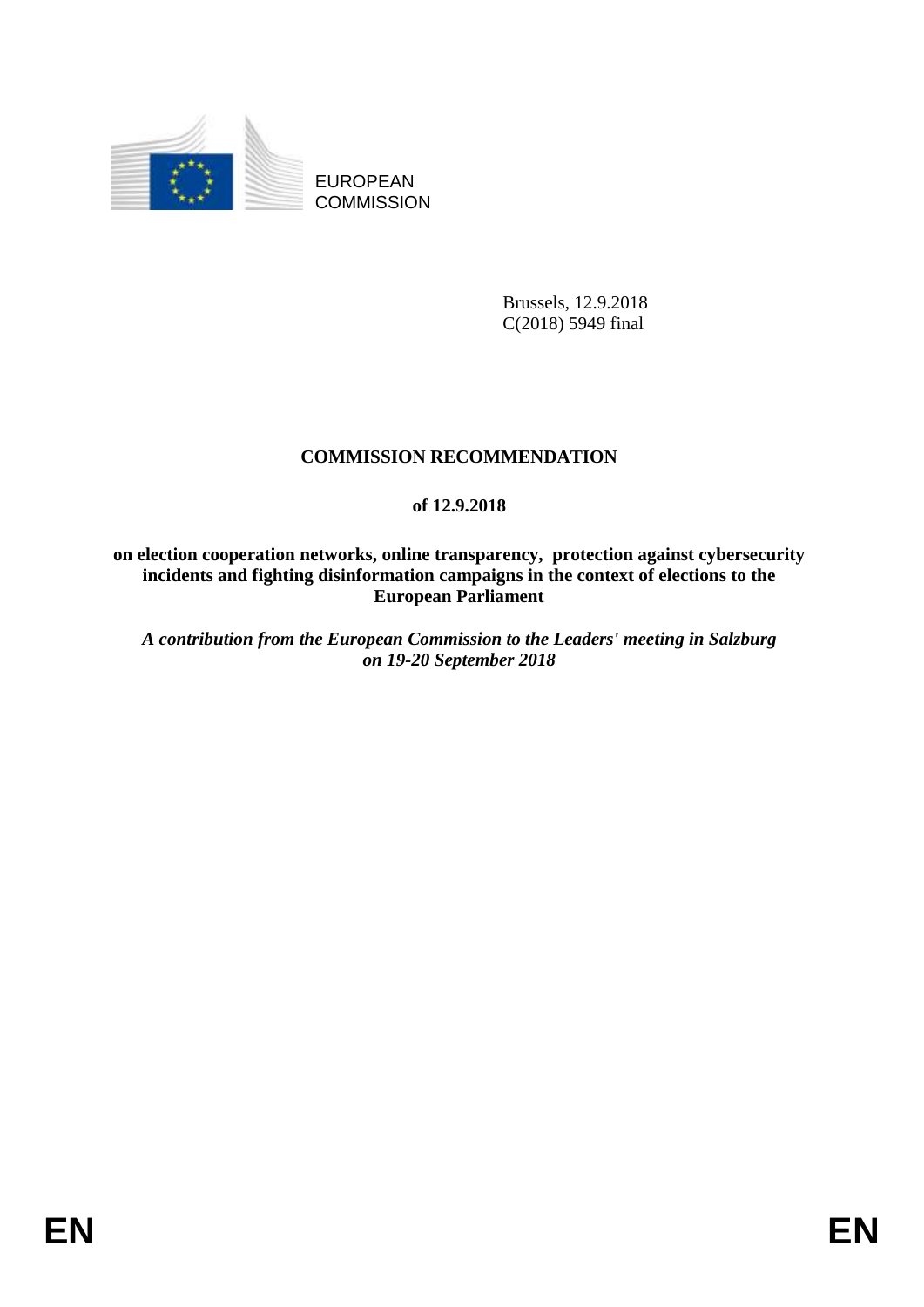### **COMMISSION RECOMMENDATION**

#### **of 12.9.2018**

### **on election cooperation networks, online transparency, protection against cybersecurity incidents and fighting disinformation campaigns in the context of elections to the European Parliament**

#### *A contribution from the European Commission to the Leaders' meeting in Salzburg on 19-20 September 2018*

#### THE EUROPEAN COMMISSION,

Having regard to the Treaty on the Functioning of the European Union, and in particular Article 292 thereof,

Whereas,

- (1) Article 2 of the Treaty on European Union states that the Union is founded on the values of respect for human dignity, freedom, democracy, equality, the rule of law and respect for human rights, including the rights of persons belonging to minorities.
- (2) The Treaties recognise the essential role played by citizens of the Union in the democratic life of the Union. Article 10 of the Treaty on European Union states that the functioning of the Union is to be founded on representative democracy, that every Union citizen has the right to participate in the democratic life of the Union and that citizens are to be directly represented at Union level in the European Parliament. It also states that political parties at European level contribute to forming European political awareness and to expressing the will of citizens of the Union.
- (3) Article 14 of the Treaty on European Union states that the European Parliament is to be composed of representatives of the Union's citizens. The members of the European Parliament are to be elected for a term of five years by direct universal suffrage in a free and secret ballot. Article 22 of the Treaty on the Functioning of the European Union states that every citizen of the Union residing in a Member State of which he is not a national is to have the right to vote and to stand as a candidate at European and municipal elections in the Member State in which he resides, under the same conditions as nationals of that State.
- (4) The procedure for the elections to the European Parliament is in each Member State governed by its national provisions. Political parties fulfil an essential role in a representative democracy, creating a direct link between citizens and the political system. National and regional political parties put forward candidates and organise electoral campaigns. National authorities are in charge of monitoring the elections at national level. European political parties organise complementary campaigns at European level, including those for lead candidates for the role of President of the European Commission.
- (5) Enhanced transparency in elections helps citizens better to engage in the democratic process of the Union and understand European politics.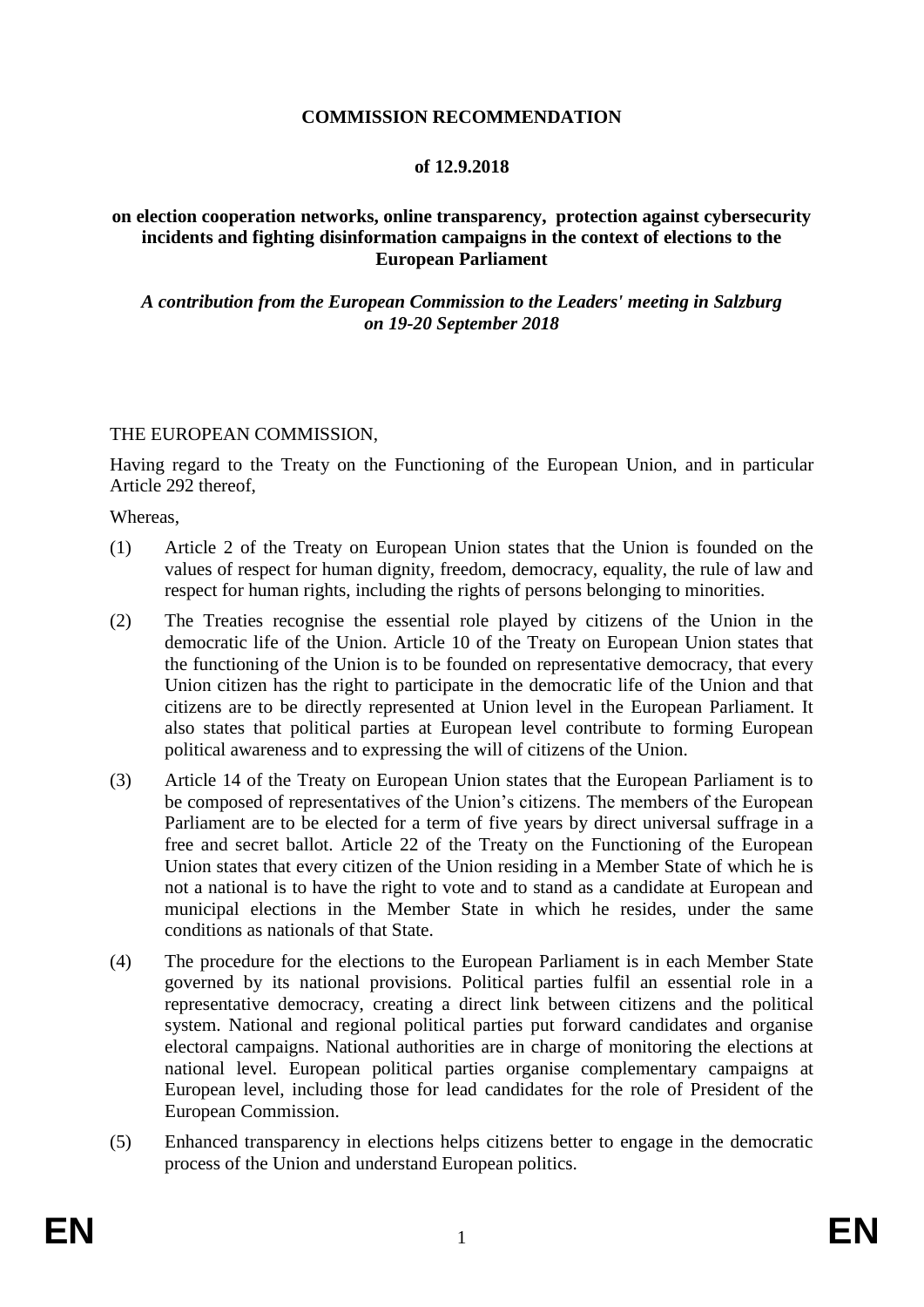- (6) The Act concerning the election of the members of the European Parliament by direct universal suffrage, annexed to Council Decision  $76/787$ /ECSC, EEC, Euratom<sup>1</sup> has recently been amended<sup>2</sup> to provide for additional transparency in the European electoral process.
- (7) Regulation (EU, Euratom) No 1141/2014 of the European Parliament and of the Council<sup>3</sup> increases the visibility, recognition, effectiveness, transparency and accountability of European political parties and European political foundations, inter alia by requiring those political parties and foundations to respect the values on which the Union is founded, in particular democracy, fundamental rights and the rule of law, both in their programmes and in their activities. Regulation (EU, Euratom) No 1141/2014 requires transparency of the relationships between political parties at national and European levels. It also establishes an independent Authority for European political parties and European political foundations for the purpose of registering, controlling and, if necessary, imposing sanctions on European political parties and European political foundations, inter alia in cases where such entities fail to respect the values on which the Union is founded.
- (8) To further enhance the efficient conduct of the 2019 elections to the European Parliament, it is appropriate to make further recommendations in addition to those set out in Commission Recommendations  $2013/142/EU<sup>4</sup>$  and (EU)  $2018/234<sup>5</sup>$ , as well as Commission Communications COM(2015) 206 final<sup>6</sup>, COM(2018) 95 final<sup>7</sup> and Commission Report 2017/030<sup>8</sup>. In Recommendation 2013/142/EU, the Commission called on Member States to encourage and facilitate the provision of information to the electorate on the affiliation between national parties and European political parties. It also called on national political parties to make publicly known, ahead of the elections, their affiliation with European political parties. Following the 2014 elections to the European Parliament, the Commission pledged in its Communication COM(2015) 206 final to identify ways of further enhancing the European dimension and the democratic

 $\mathbf{1}$ Decision 76/787/ECSC, EEC, Euratom of the representatives of the Member States meeting in the Council relating to the Act concerning the election of the representatives of the Assembly by direct universal suffrage (OJ L 278, 8.10.1976, p. 1).

<sup>&</sup>lt;sup>2</sup> Council Decision (EU, Euratom) 2018/994 of 13 July 2018 amending the Act concerning the election of the members of the European Parliament by direct universal suffrage, annexed to Council Decision 76/787/ECSC, EEC, Euratom of 20 September 1976 (OJ L 178, 16.7.2018, p. 1). In accordance with Article 2 thereof, Decision (EU, Euratom) 2018/994 is subject to approval by the Member States in accordance with their respective constitutional requirements, and will enter into force on the first day after the last notification of approval is received.

<sup>&</sup>lt;sup>3</sup><br>Regulation (EU, Euratom) No 1141/2014 of the European Parliament and of the Council of 22 October 2014 on the statute and funding of European political parties and European political foundations (OJ L317, 4.11.2014, p. 1).

<sup>&</sup>lt;sup>4</sup> Commission Recommendation 2013/142/EU of 12 March 2013 on enhancing the democratic and efficient conduct of the elections to the European Parliament (OJ L 79, 21.3.2013, p. 29).

<sup>&</sup>lt;sup>5</sup> Commission Recommendation (EU) 2018/234 of 14 February 2018 on enhancing the European nature and efficient conduct of the 2019 elections to the European Parliament (OJ L 45, 17.2.2018, p. 40).

<sup>6</sup> Communication from the Commission to the European Parliament, the Council, the European Economic and Social Committee and the Committee of the Regions, Report on the 2014 European Parliament elections, COM/2015/0206 final.

 $7 \text{ Communication from the Commission to the European Parliament, the European Council and the$ Council, A Europe that delivers: Institutional options for making the European Union's work more efficient, COM/2018/095 final.

<sup>&</sup>lt;sup>8</sup> Report from the Commission to the European Parliament, the Council, the European Economic and Social Committee and the Committee of the Regions, Strengthening Citizens' Rights in a Union of Democratic Change EU Citizenship Report 2017, COM/2017/030 final/2.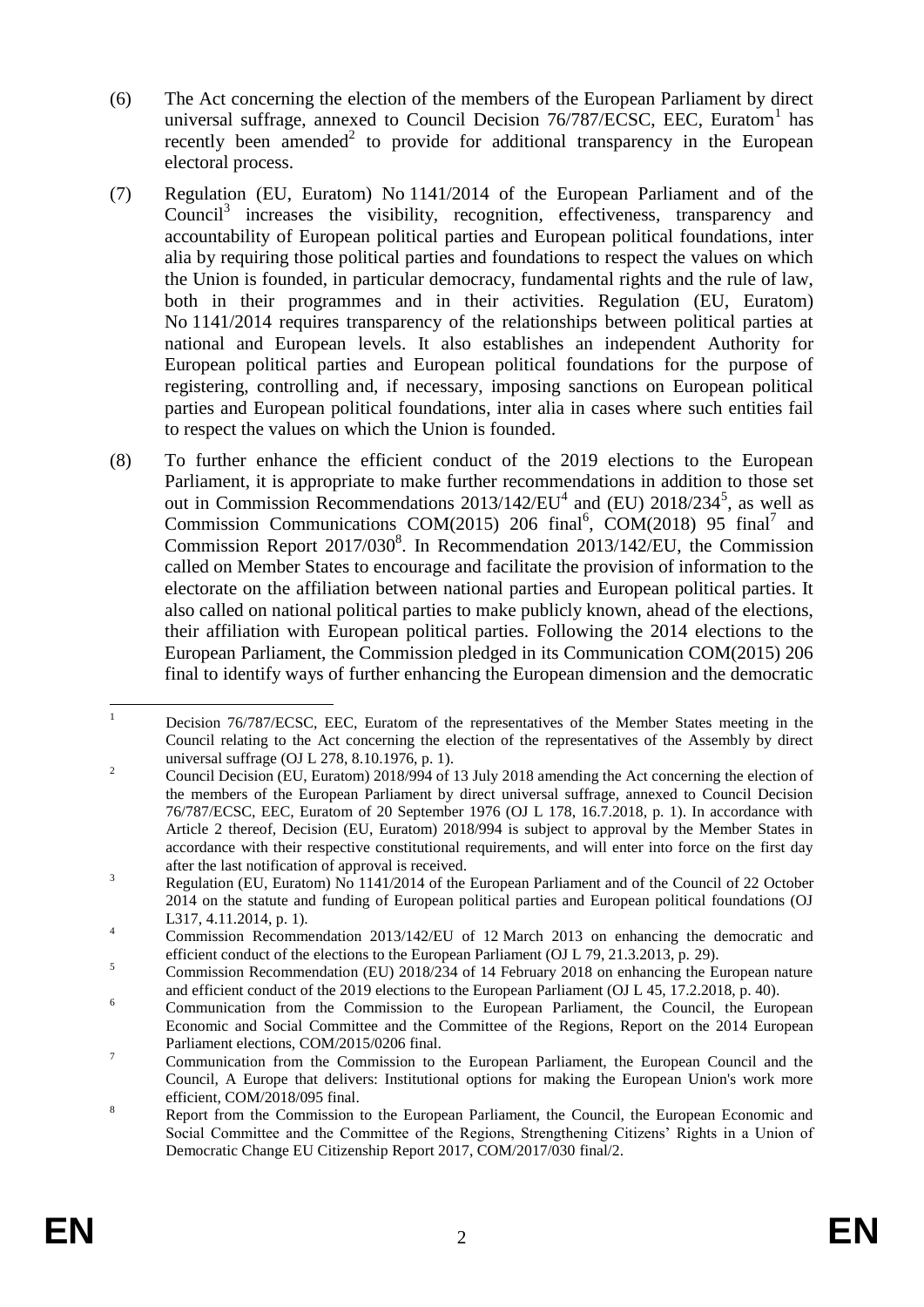legitimacy of the Union decision-making process, and to examine further, and seek to address, the reasons for the persistently low turnout in some Member States. In its 2017 EU Citizenship report the Commission committed to promote, in the perspective of the 2019 elections to the European Parliament, best practices which help citizens vote in and stand for those elections, to support turnout and broad democratic participation. In its Communication COM(2018) 95 final, the Commission called for greater transparency on the links between national and European political parties and for parties to make an earlier start to their campaigns than in the past. In Recommendation (EU) 2018/234, the Commission invited competent national authorities to meet in spring 2018, with the support of the Commission, to exchange best practices and practical measures to support democratic participation and high turnout at the elections to the European Parliament. The competent national authorities were further encouraged to identify, based on the experiences of Member States, best practices in the identification, mitigation and management of risks to the electoral process from cyber incidents and from disinformation.

- (9) Online communication has reduced the barriers to and the costs of interacting with citizens of the Union in the electoral context. At the same time, it has increased the possibilities to target citizens, often in a non-transparent way, through political advertisements and communications, and to process personal data of citizens unlawfully in the electoral context.
- (10) 2019 will be the first European Parliament elections in the changed security environment. Member States that use paper ballots for voting also rely on electronic solutions, for example for the management of electoral lists, preparation of ballot stations, voter and candidate registration, vote counting or communication of results. Cyber incidents including cyberattacks targeting electoral processes, campaigns, political party infrastructure, candidates or public authorities' systems have the potential to undermine the integrity and fairness of the electoral process and citizens' trust in elected representatives that relies on free elections.
- (11) It is of key importance to fight disinformation campaigns and not allow cyber incidents which could undermine the democratic process in the Union and the values on which the Union is founded.
- (12) Election periods have proven to be particularly strategic and sensitive for online circumvention of conventional ("off-line") safeguards such as the rules applicable to political communication during election periods, transparency of and limits to electoral spending, silence periods and equal treatment of candidates, as well as for the prevention of cyber-enabled attacks.
- (13) The need to further enhance the transparency of paid online political advertisements and communications vis-à-vis citizens of the Union ahead of the elections to the European Parliament is particularly apparent in the light of recent events, when citizens of the Union were targeted online by political advertisements and communications, which were not transparent about their source and purpose or were represented as something else, such as news editorial or social media posts. To further improve the transparency of elections to the European Parliament, whilst at the same time increasing the accountability of political parties participating in the electoral process in the Union and voters' trust in that process, citizens of the Union should be better able to recognise paid political advertisements and communications.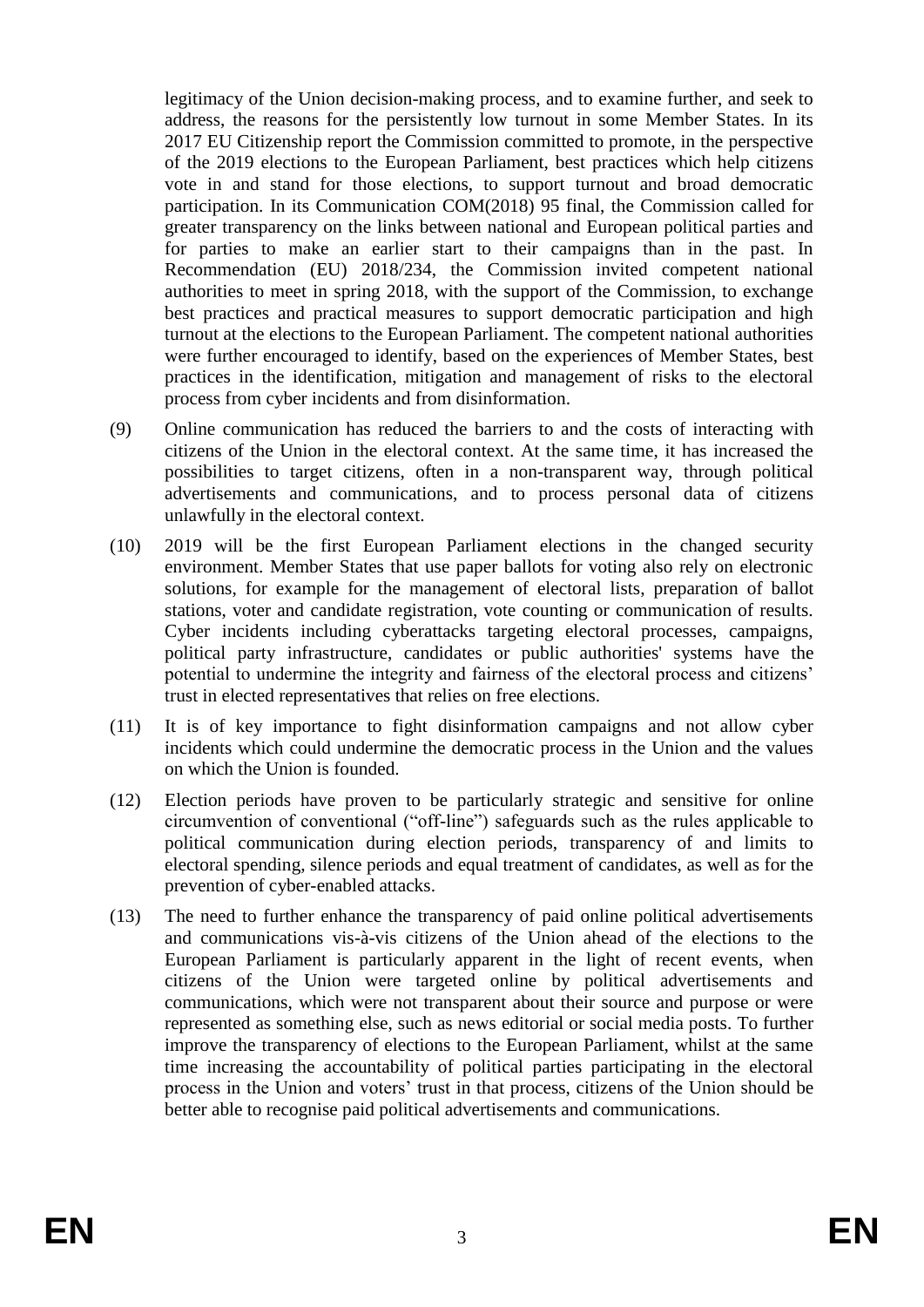- (14) In its Communication of 26 April  $2018<sup>9</sup>$  on online disinformation, the Commission called for the development of an ambitious Code of Practice, which should commit online platforms and the advertising industry to ensuring transparency and restricting targeting options for political advertising. To that end, the Commission has convened a multi-stakeholder Forum that is elaborating a Code of Practice, which will include concrete commitments for online platforms and the advertising sector. The April 2018 Communication also calls for a more accountable online ecosystem, to increase trust in identifiable suppliers of information and encourage more responsible behaviour online.
- (15) Further transparency commitments by European and national political parties, foundations and campaign organisations acting on behalf or in cooperation with political parties, involved in political campaigns for the elections to the European Parliament should be encouraged. Complementary actions by competent authorities, European and national political parties, foundations and campaign organisations as well as online platforms and the advertising industry should strengthen transparency and protection of citizens' democratic rights.
- (16) Member States should encourage such transparency, in particular by promoting active disclosure of who is behind paid online political advertisements and communications during electoral campaigns, while fully respecting freedom of expression. Transparency of the sources and amount of campaign funding for online activities during the forthcoming elections to the European Parliament campaigns should be encouraged, including, where appropriate, by rules on transparency.
- (17) European and national political parties, foundations and campaign organisations should also clearly identify the origin of the messages in their paid political advertisements and communications. This should be done in such a way that the information on the origin of the message can be easily understood by the citizen and cannot be readily removed. Such transparency should be ensured for paid advertisements advocating for or against candidates as well as for online paid communications on a specific issue during the European Parliament election campaign period. Member States can draw inspiration from Directive 2010/13/EU of the European Parliament and of the Council<sup>10</sup> which sets out requirements on the recognisability of audio-visual commercial communications and prohibits surreptitious audio-visual commercial communications, and Directive 2005/29/EC of the European Parliament and of the Council<sup>11</sup>, which prohibits undisclosed paid advertising to promote goods and services in editorial content.
- (18) Unlawful behaviour relying on the use of online technologies and potentially affecting the integrity of the electoral process in the Union should be closely monitored by

 $\overline{9}$ <sup>9</sup> [C](http://www.cc.cec/sg/vista/view/main/commissiondossier/commissionDossierDetail.jsf)ommunication from the Commission to the European Parliament, the Council, the European Economic and Social Committee and the Committee of the Regions – "Tackling online disinformation: a European Approach", COM(2018) 236 final.

<sup>&</sup>lt;sup>10</sup> Directive 2010/13/EU of the European Parliament and of the Council of 10 March 2010 on the coordination of certain provisions laid down by law, regulation or administrative action in the Member States concerning the provision of audiovisual media services (Audiovisual Media Services Directive) (OJ L 95, 15.4.2010, p. 1).

<sup>&</sup>lt;sup>11</sup> Directive 2005/29/EC of the European Parliament and of the Council of 11 May 2005 concerning unfair business-to-consumer commercial practices in the internal market and amending Council Directive 84/450/EEC, Directives 97/7/EC, 98/27/EC and 2002/65/EC of the European Parliament and of the Council and Regulation (EC) No 2006/2004 of the European Parliament and of the Council (OJ L 149, 11.6.2005, p. 22).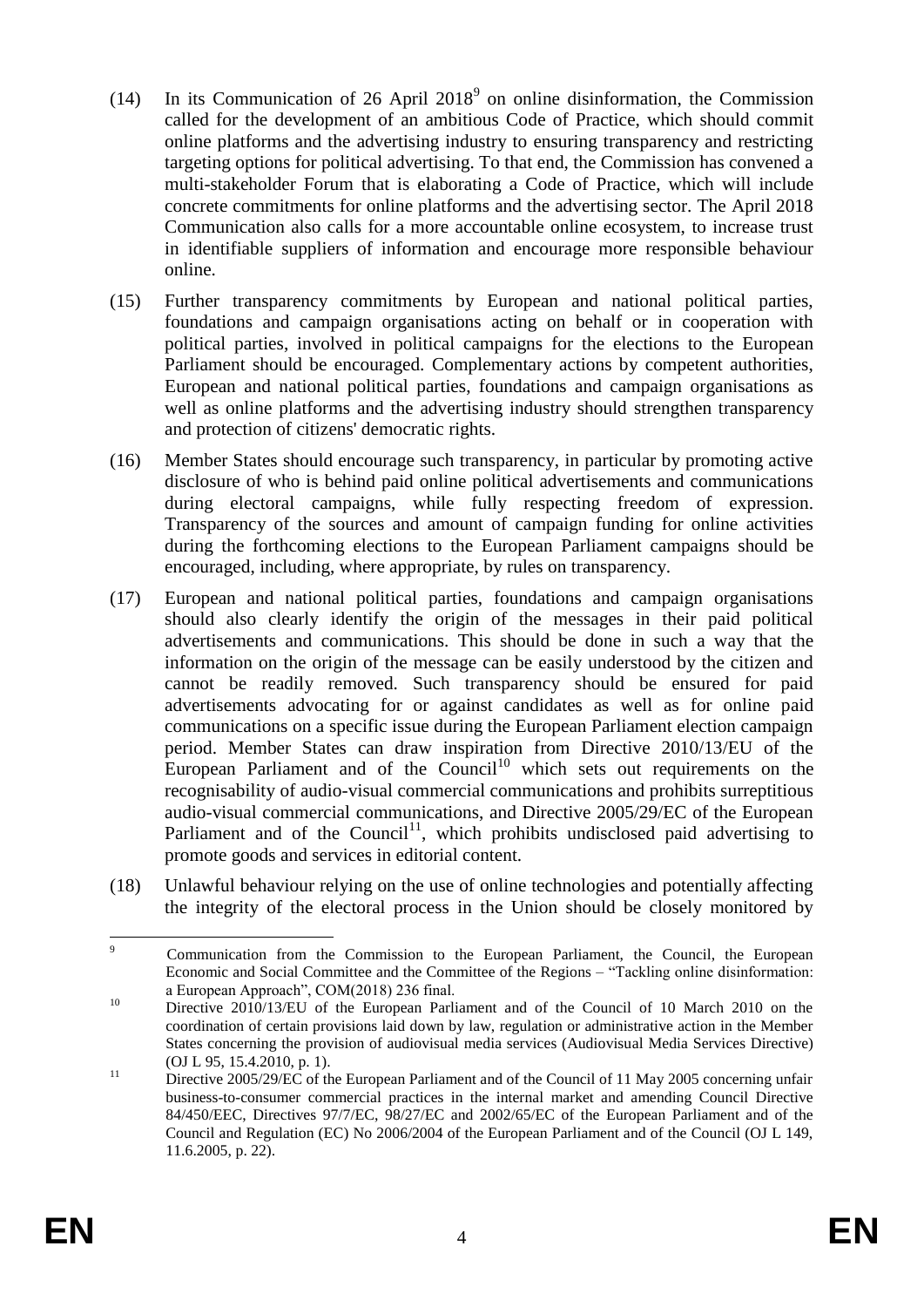competent authorities. In line with their legal orders, authorities with competence for electoral matters should reinforce their cooperation with authorities in charge of monitoring and enforcing rules relating to online activities including data protection authorities and authorities in charge of cybersecurity as well as law enforcement authorities. Establishing such national election cooperation networks should contribute to quickly detecting potential threats to the elections to the European Parliament and swiftly enforcing existing rules, including by imposing sanctions in the relevant electoral context, for instance possible financial sanctions, such as the reimbursement of the public contribution or following criminal investigations criminal penalties. The national election cooperation networks should appoint contact points to take part in a European cooperation network for elections to the European Parliament. The European cooperation network would serve to alert on threats, exchange on best practices among national networks, discuss common solutions to identified challenges and encourage common projects and exercises among national networks.

- (19) The national election cooperation networks should also serve as platforms to provide alerts on potential threats, to exchange information and best practices and to liaise on the application of electoral rules in the online world and on enforcement actions.
- (20) Member States should support those networks and ensure that they have the necessary means to allow a rapid and secure sharing of information.
- (21) Regulation (EU) No 910/2014 of the European Parliament and of the Council<sup>12</sup> provides for a regulatory environment to enable secure and seamless electronic interactions between citizens and public authorities.
- (22) Article 8 of the Charter of Fundamental Rights of the European Union, Article 16 of the Treaty on the Functioning of the European Union and Regulation (EU) 2016/679 of the European Parliament and of the Council<sup>13</sup> guarantee the protection of natural persons with regard to the processing of their personal data including when their personal data are processed in the context of elections. Regulation (EU) 2016/679 sets out the conditions applicable to the processing of personal data including lawfulness, fairness, transparency and data security. It also specifies the rights for individuals such as the right of access, rectification and deletion. Directive 2002/58/EC of the European Parliament and of the Council<sup>14</sup> covers unsolicited communications for direct marketing purposes, including political messages conveyed by political parties and other actors involved in the electoral process. That Directive also ensures confidentiality and protects information stored on a user's terminal equipment, such as a smartphone or computer. Regulation (EU) 2016/679 provides for the appointment of independent data protection supervisory authorities responsible for monitoring and enforcing compliance with those provisions.

 $12$ <sup>12</sup> Regulation (EU) No 910/2014 of the European Parliament and of the Council of 23 July 2014 on electronic identification and trust services for electronic transactions in the internal market and repealing Directive 1999/93/EC (OJ L 257, 28.8.2014, p. 73).

<sup>&</sup>lt;sup>13</sup><br>Regulation (EU) 2016/679 of the European Parliament and of the Council of 27 April 2016 on the protection of natural persons with regard to the processing of personal data and on the free movement of such data, and repealing Directive 95/46/EC (General Data Protection Regulation) (OJ L 119, 4.5.2016, p. 1).

<sup>&</sup>lt;sup>14</sup> Directive 2002/58/EC of the European Parliament and of the Council of 12 July 2002 concerning the processing of personal data and the protection of privacy in the electronic communications sector (Directive on privacy and electronic communications) (OJ L 201, 31.7.2002, p. 37).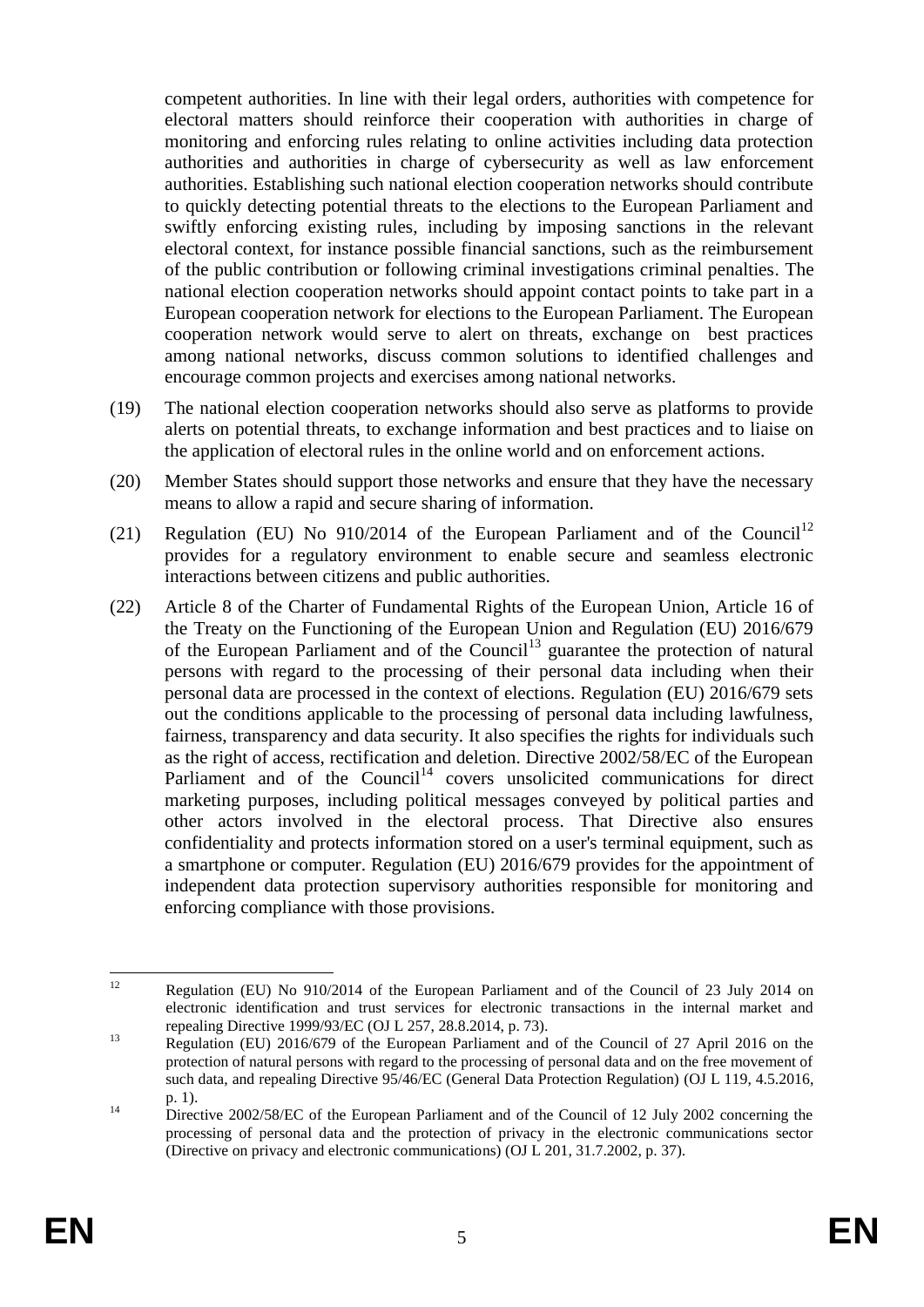- (23) It should be possible to impose sanctions on political parties or political foundations that take advantage of infringements of data protection rules with a view to deliberately influencing the outcome of elections to the European Parliament. Member States should be encouraged to provide for such sanctions at national level.
- (24) At the European level, the Commission is proposing amendments to Regulation (EU, Euratom) No 1141/2014 to provide for such sanctions for European Political parties and foundations.
- (25) Election processes are vulnerable to hybrid threats, including on the basis of cyberenabled attacks and the online circumvention of conventional safeguards supported by third countries. With the 13 June 2018 joint Communication on Increasing resilience and bolstering capabilities to address hybrid threats<sup>15</sup>, the High Representative of the Union for Foreign Affairs and Security Policy and the Commission identified areas where action should be intensified in order to further deepen and strengthen the EU's essential contribution to addressing hybrid threats, including on the capacity to detect hybrid threats, strategic communication and resilience and deterrence in the cybersecurity sector. A revised action plan focusing on tackling disinformation has been requested by the European Council and is being prepared for December 2018.
- (26) Experience sharing across Member States on cyber incidents is essential. Such incidents are often similar in different Member States. The September 2017 joint Communication of the High Representative of the Union for Foreign Affairs and Security Policy and the European Commission on cybersecurity<sup>16</sup> acknowledges the need for a comprehensive response for building strong cybersecurity for the Union based on resilience, deterrence and defence.
- (27) Directive 2013/40/EU of the European Parliament and of the Council harmonises definitions of criminal offences and minimum maximum levels of penalties in relation to attacks against information systems. Attacks against information systems that affect critical infrastructure information systems are recognised as a specific aggravating circumstance. Where attacks against information systems target electoral processes, criminal investigations that may result in the prosecution of natural or legal persons with appropriate sanctions should be considered.
- (28) Directive (EU) 2016/1148 of the European Parliament and of the Council lays down measures with a view to achieving a high common level of security of network and information systems and provides for the appointment of competent authorities monitoring its application. The Directive established a computer security incident response teams network ('CSIRTs network') which promotes swift and effective operational cooperation. This network should be relied upon for the exchange of operational information on computer security incidents. In order to support and facilitate strategic cooperation and exchange of information amongst Member States, the Directive also established the Cooperation Group composed of representatives of Member States, Commission and ENISA. With a view to the 2019 elections to the European Parliament, the European Parliament called upon the Group to introduce the cybersecurity of the 2019 elections. To this end, the Cooperation Group established under Directive (EU) 2016/1148 has worked and agreed on a Compendium on Cyber

 $15$ <sup>15</sup> Joint Communication to the European Parliament, the European Council and the Council, Increasing resilience and bolstering capabilities to address hybrid threats, JOIN(2018) 16 final.

<sup>&</sup>lt;sup>16</sup> Joint Communication to the European Parliament, the European Council and the Council, Resilience, Deterrence and Defence: Building strong cybersecurity for the EU, JOIN/2017/0450 final.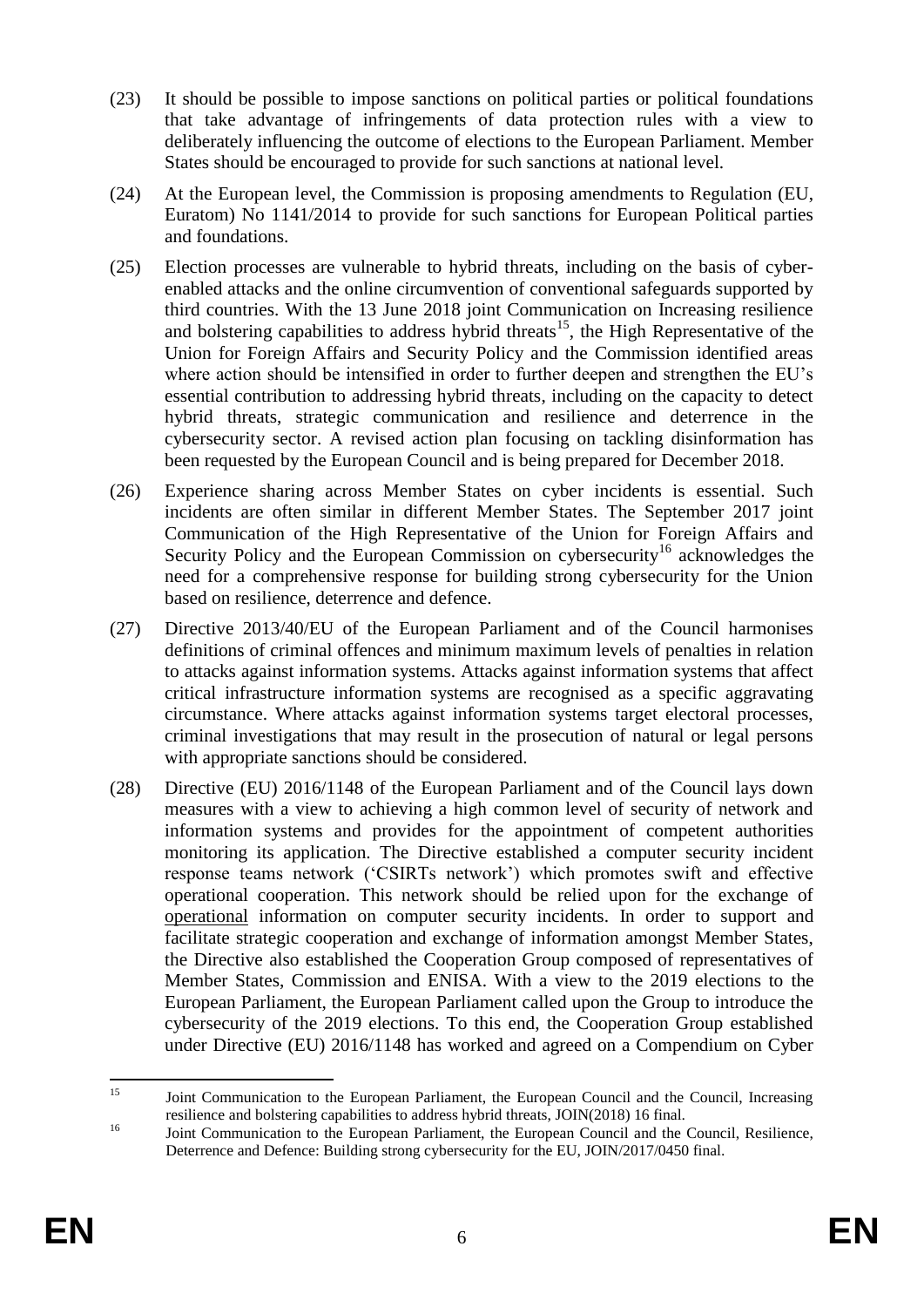Security of Election Technology. The Compendium provides practical guidance for cyber security authorities and election management bodies.

(29) Participation in the democratic life of the Union is a matter of common interest. Although this Recommendation focusses on elections to the European Parliament, Member States are encouraged to apply the principles of this Recommendation to other elections and referenda they organise at national level.

### HAS ADOPTED THIS RECOMMENDATION:

#### *Election cooperation networks*

- (1) Each Member State should set up a national election network, involving national authorities with competence for electoral matters and authorities in charge of monitoring and enforcing rules related to online activities relevant to the electoral context, in particular:
	- authorities referred to in the Act concerning the election of the members of the European Parliament by direct universal suffrage;
	- authorities with competence for the organisations of elections to the European Parliament;
	- supervisory authorities established under Article 51 of Regulation (EU) 2016/679;
	- regulatory authorities and/or bodies designated under Directive 2010/13/EU;
	- competent authorities designated pursuant to Directive (EU) 2016/1148.
- (2) To support each national authority in its respective tasks, the networks referred to in point (1) should facilitate the swift, secured exchange of information on issues capable of affecting the elections to the European Parliament including by jointly identifying threats and gaps, sharing findings and expertise, and liaising on the application and enforcement of relevant rules in the online environment.
- (3) The networks referred to in point (1) should, whenever appropriate, in accordance with national law, consult, and cooperate with the relevant national law enforcement authorities. Where appropriate, cooperation between national law enforcement authorities at European level may be facilitated by Europol.
- (4) Member States should provide the necessary support to the networks referred to in point (1) and ensure that they have the necessary means to allow a rapid and secure sharing of information.
- (5) In order to facilitate the sharing of expertise and best practices among Member States including on threats, gaps and enforcement, each Member State should designate a single point of contact for the implementation of this Recommendation. The contact details of the point of contact should be communicated to the other Member States and to the Commission. Member States are encouraged to meet, with the support of the Commission, in a European coordination network on the elections to the European Parliament, as soon as possible to be able to be best prepared to protect the 2019 elections.
- (6) The supervisory authorities established under Article 51 of Regulation (EU) 2016/679 should, in compliance with their obligations under with Union and national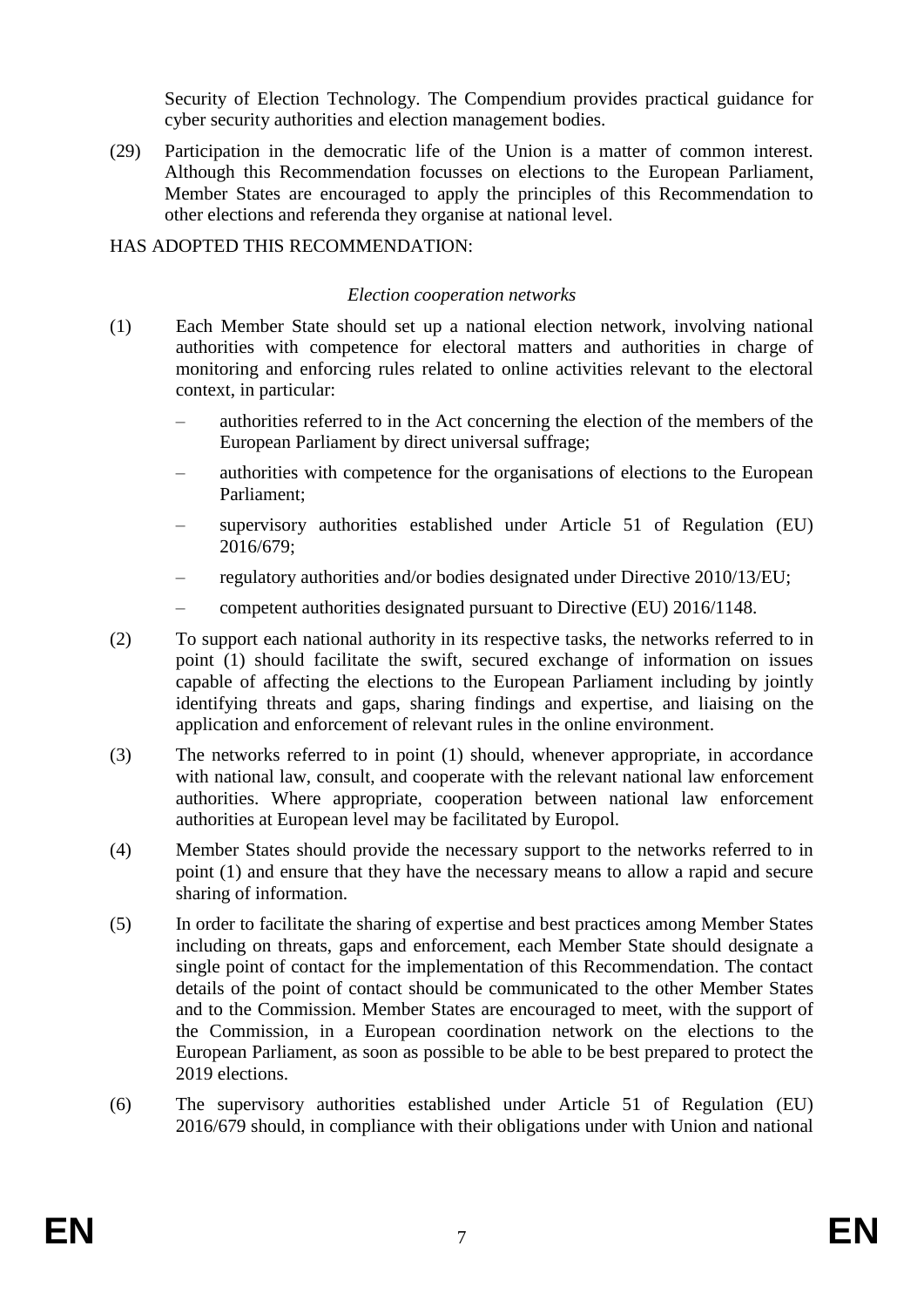law, immediately and proactively inform the Authority for European political parties and European political foundations<sup>17</sup> of any decision finding that a natural or legal person has infringed applicable rules on the protection of personal data where it follows from that decision or there are otherwise reasonable grounds to believe that the infringement is linked to political activities by a European political party or European political foundation with a view to influencing elections to the European Parliament.

### *Transparency in political advertising ahead of the elections to the European Parliament*

- (7) Member States should, in line with their applicable rules, encourage and facilitate the transparency of paid online political advertisements and communications. Member States should promote the active disclosure to citizens of the Union of information on the political party, political campaign or political support group behind paid online political advertisements and communications. Member States should also encourage the disclosure of information on campaign expenditure for online activities, including paid online political advertisements and communications, as well as information on any targeting criteria used in the dissemination of such advertisements and communications. Where such transparency is not ensured, Member States should apply sanctions in the relevant electoral context.
- (8) European and national political parties, foundations and campaign organisations should ensure that citizens of the Union can easily recognise online paid political advertisements and communications and the party, foundation or organisation behind them.
- (9) European and national political parties, foundations and campaign organisations should make available on their websites information on their expenditure for online activities, including paid online political advertisements and communications, as well as information on any targeting criteria used in the dissemination of such advertisements and communications.
- (10) European and national political parties, foundations and campaign organisations should make available on their websites their paid online political advertisements and communications or links to them.

# *Appropriate sanctions for infringements of rules on the protection of personal data in the context of the elections to the European Parliaments*

(11) Member States should apply appropriate sanctions on political parties and foundations at national and regional level for cases of infringements of rules on the protection of personal data being used to deliberately influencing or attempting to influence the elections to the European Parliament.

## *Cybersecurity of elections for the European Parliament*

(12) Member States should take appropriate and proportionate technical and organisational measures to manage the risks posed to the security of network and

 $17$ Regulation (EU, Euratom) No 1141/2014 of the European Parliament and of the Council of 22 October 2014 on the statute and funding of European political parties and European political foundations (OJ L 317, 4.11.2014, p. 1–27).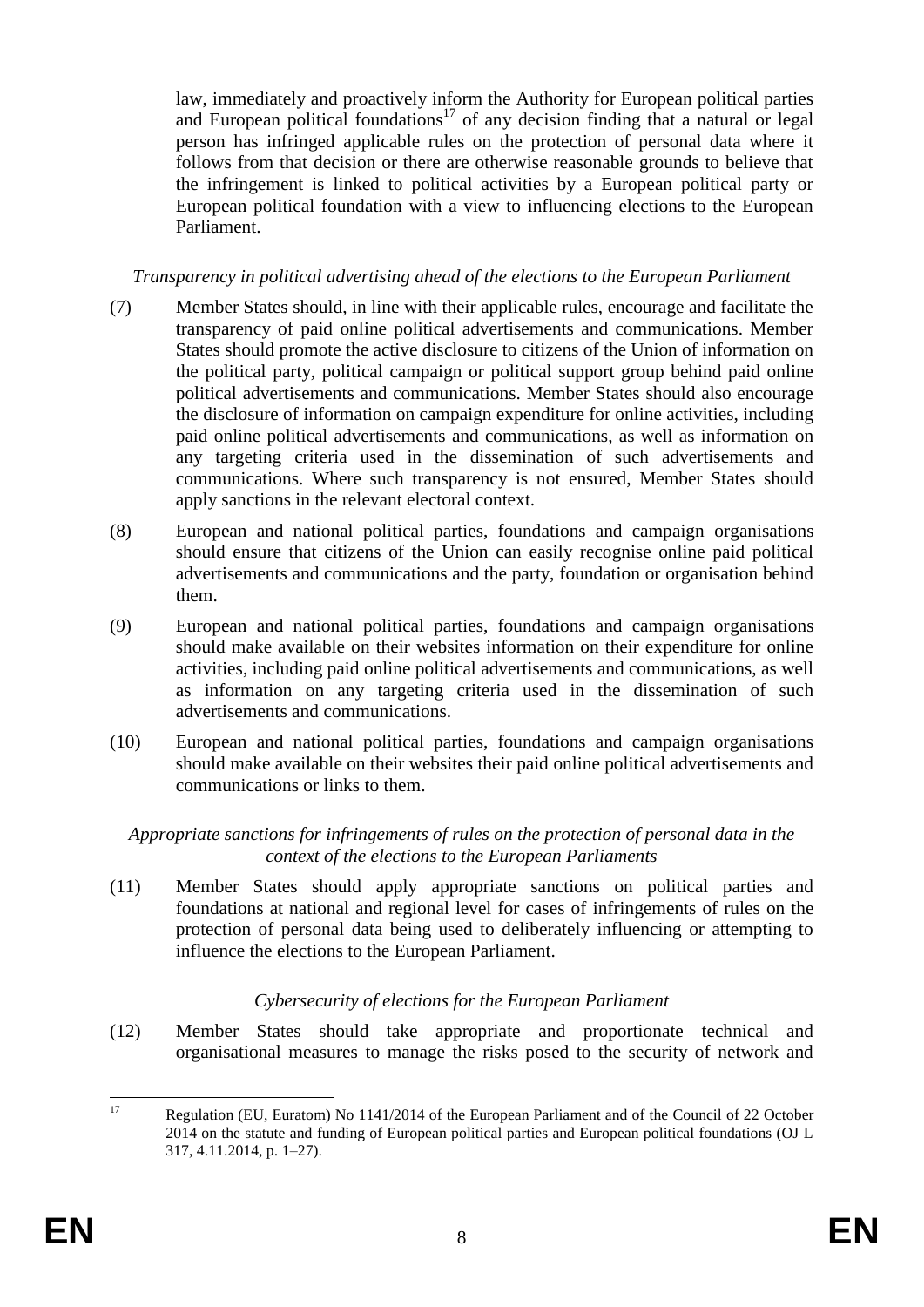information systems used for the organisation of elections to the European Parliament.

- (13) Taking into account the specificities of elections to the European Parliament, Member States should apply the Compendium developed by the Cooperation Group established by Directive (EU) 2016/1148 throughout the different stages of the election process.
- (14) When organising the elections to the European Parliament, Member States should adopt specific technical measures to ensure the availability, authenticity, confidentiality and integrity of election services relying on network and information systems. To guarantee the smooth running of every phase of the election, Member States should adequately protect networks and systems used for registering voter rolls and candidates; collecting, processing and counting votes; publishing and communicating election results to the wider public.
- (15) European and national political parties, foundations and campaign organisations should implement specific and appropriate measures to prevent cyber incidents and protect themselves against cyberattacks.
- (16) Member States should perform a comprehensive assessment of risks associated with the elections to the European Parliament with a view to identifying potential cyber incidents that could affect the integrity of the electoral process. Member States should put in place the necessary procedures to prevent, detect, manage and respond to cyberattacks, aiming to minimise their impact, and guarantee a swift exchange of information at all relevant levels, from technical to operational and political. In order to do so, Member States should make sure that national authorities with competence for electoral matters have adequate resources, including technical equipment and trained personnel, in order to deal with such incidents and in line with point (1) work in close cooperation with national competent authorities on the security of network and information systems, designated in accordance with Article 8 of Directive (EU) 2016/1148.
- (17) In the event of a cyber-incident involving attacks against information systems that target the electoral process, Member States should consider an appropriate criminal law response on the basis of Directive 2013/40/EU on attacks against information systems. Member States should ensure close cooperation between national competent authorities, cybersecurity authorities and law enforcement authorities as provided for by Directive (EU) 2016/1148 and in line with point 1, where appropriate coordinated at European level by Europol.
- (18) Member States should acknowledge the vulnerability of election processes to hybrid threats and should consider an appropriate response to counter the hostile activities, including the measures addressed in the 13 June 2018 joint Communication of the High Representative of the Union for Foreign Affairs and Security Policy and the Commission on Increasing resilience and bolstering capabilities to address hybrid threats.

#### *Awareness raising activities*

(19) Member States should engage with third parties, including media, online platforms and information technology providers, in awareness raising activities aimed at increasing the transparency of elections and building trust in the electoral processes.